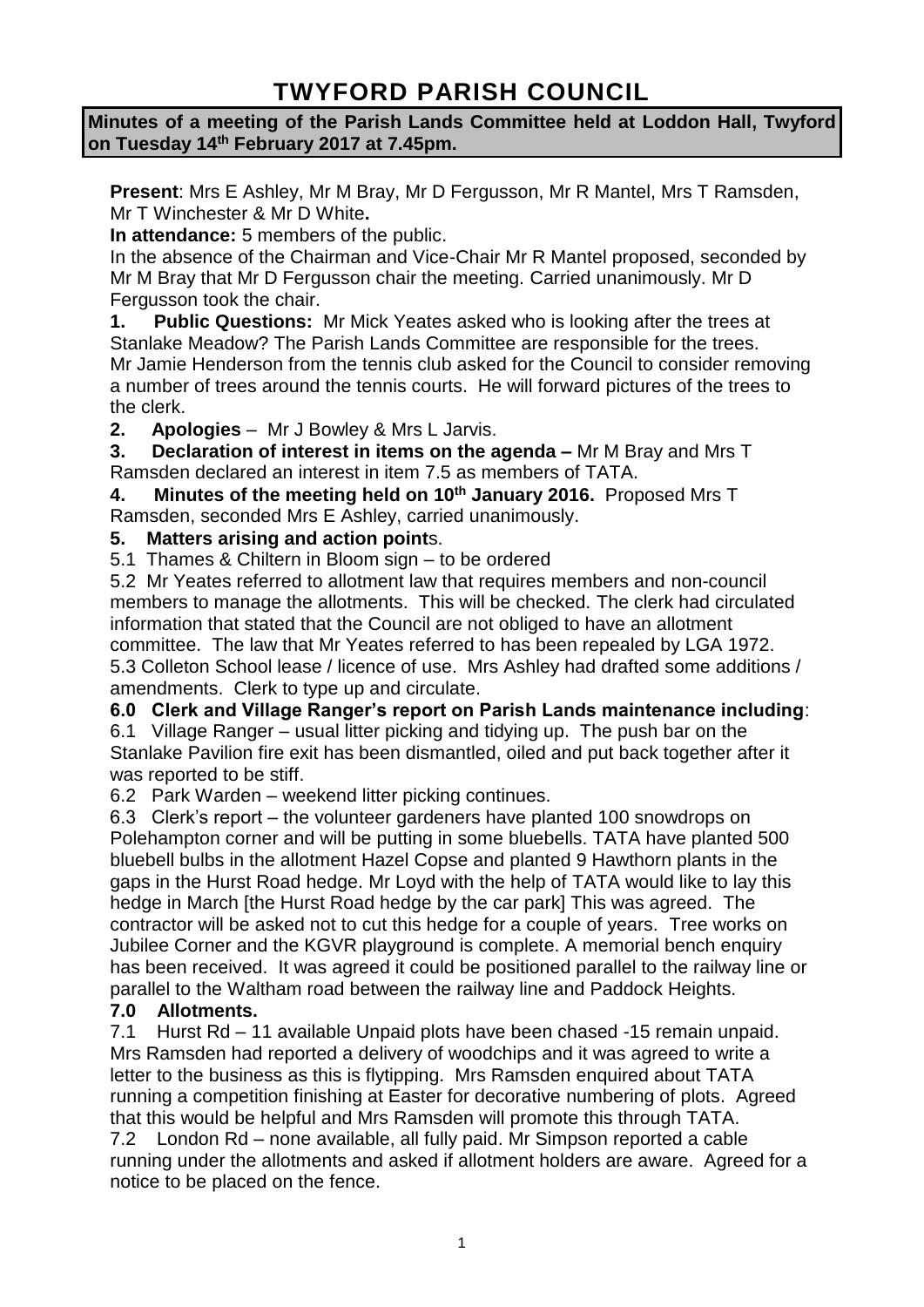7.3 Hurst Road update on fencing by brook to deter deer. Mr Bray has obtained two further quotes. Proposed Mr Winchester, seconded Mrs T Ramsden to **RECOMMEND to Full Council** to accept a quote for £800 on ex hire Heras fencing. Motion carried unanimously.

7.4 Motion – Mrs Ramsden: Recommend to advertise/promote vacant allotments on Twyford FaceBook page, parish noticeboards and other relevant social media (e.g., Twitter and newspaper article). The committee agreed that the Finance Committee would need to be consulted on Facebook social media. A tweet informing followers of available plots will be made and it was agreed plots should be advertised on the noticeboards and website.

7.5 Requests for greenhouses/sheds:

4A/B – TATA – 8x6ft greenhouse

49B – Helen Turner – shed 8x6ft

51A - David Lyons – 6x6ft greenhouse

These were approved subject to being sited correctly and not encroaching onto neighbouring plots.

# **8.0 Millennium Garden, Jubilee Corner, Burial Ground & War Memorial.**

- 8.1 Report on cremations & burials Ronald Ketley
- 8.2 Report on memorials Andrea Ching

8.3 Contractor to collect grass? Confirmed that the contractor will be collecting the grass cuttings.

- 8.4 Charges for mole catcher carried forward.
- **9.0 Bell Corner** no reports.

## **10.0 KGVR**

10.1 Resident gate access – no report.

10.2 Children's play park (toddler side) – Mrs Jarvis and Mrs Ramsden attended the Noah's Ark toddler group and gained feedback on the playpark plans. Agreed for the clerk to circulate this information and a decision to be made next month.

10.3 Booking made: Pelhams Fair - 18<sup>th</sup>-21<sup>st</sup> April. Noted.

10.4 Aerial runway wire (sagging) – clerk to get a quote. [£943.30 to include cable adjustment and seat installation and seat cost (£335 new seat only)] Agreed for Mr Fergusson to take a look.

## **11. Stanlake Meadow.**

11.1 Wildflower area – information from Stephen Loyd approx. cost of £200. Proposed Mrs T Ramsden, seconded Mr D White, to accept the quote of £200 motion carried unanimously.

11.2 To consider a request to lay a path in Stanlake Meadow between the Hurst Road entrance and the pavilion entrance. This would allow children to avoid walking on the narrow pavement on the Waltham Road. Costs of a compacted path were estimated to be £10-£15,000. A discussion took place and it was agreed the speeding traffic on the Waltham Road was an issue. This matter was referred to the Planning and Amenities committee. Agreed to take a vote on the proposal to continue discussions on laying a path in Stanlake Meadow between the Hurst Road entrance and the pavilion entrance. Proposed Mr T Winchester, seconded Mrs T Ramsden, 3 in favour, 4 against, motion fell.

11.3 Adjustments to the height bar. The contractors have adjusted the bar to make it more secure. Agreed to monitor.

## **12. Stanlake Pavilion**

12.1 Alarm service contract – to obtain a quote. Carried forward.

12.2 Colleton Lease – carried forward.

**13.0 Family Picnic sub committee**- no items to report.